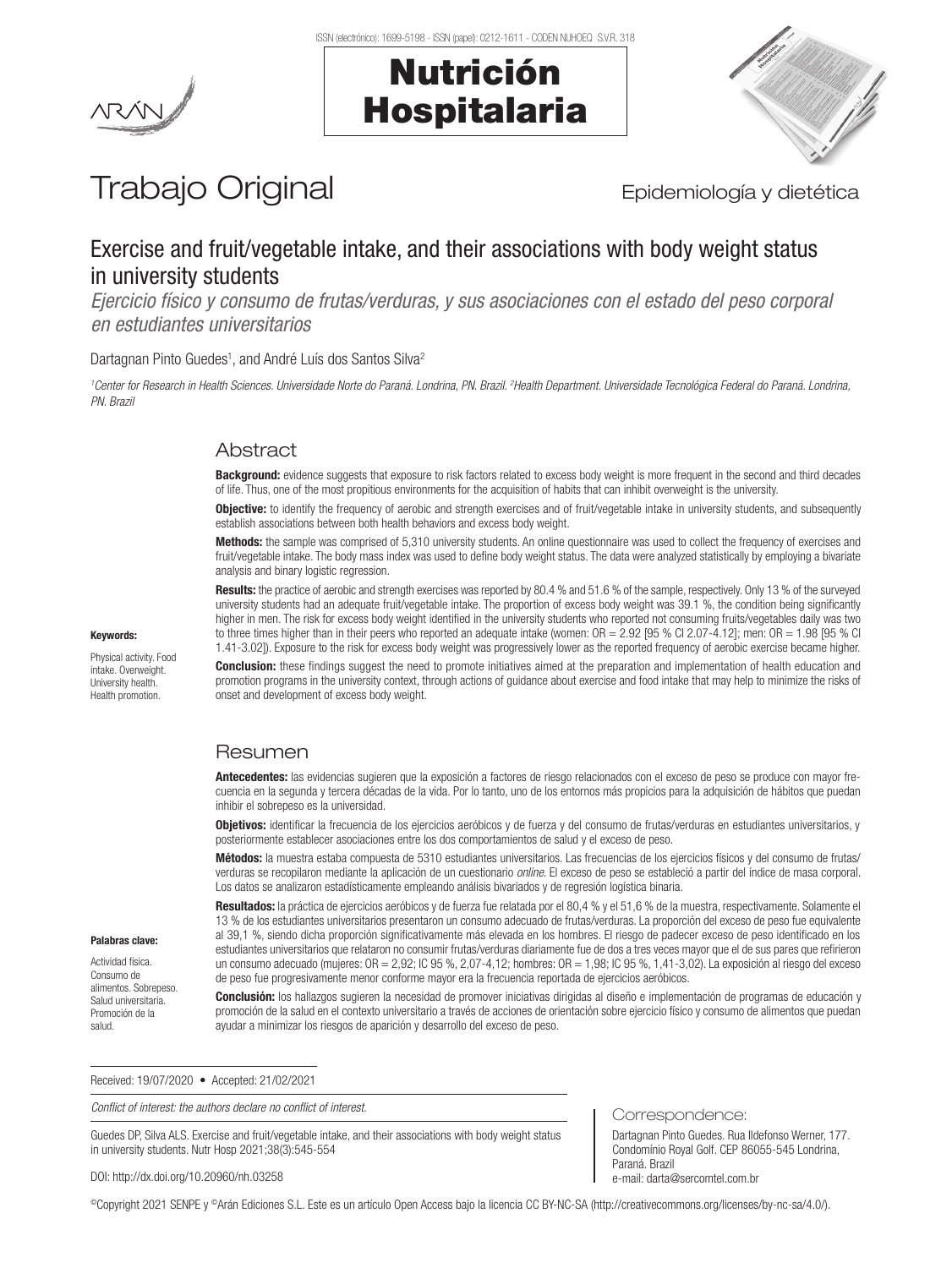#### **INTRODUCTION**

Non-communicable diseases such as cardiovascular diseases, some types of cancers, respiratory diseases, and diabetes cause 71 % of all deaths globally, and over 85 % in low- and middle-income countries (1). Unhealthy lifestyles characterized by physical inactivity and inadequate eating habits are seen as the main risk factors for chronic diseases and premature deaths (2-5). Individually, they account for a significant amount of preventable deaths worldwide, with physical inactivity alone claiming 3.2 million annual deaths, and dietary risks 11.3 million (6). The impact of these individual issues is exacerbated by the interactions with other risk factors, which further endanger the health of the population. For instance, physical inactivity, poor diet, and excess body weight are linked to an increased risk for countless chronic diseases (7).

In this context, overweight and obesity have been an important factor of concern in the area of public health. Estimates indicate that, in keeping with current trends, in 2030 there will be approximately 2.2 billion overweight adults worldwide, and more than 1.1 billion obese people, which should account for 60 % of the world's population (8). Particularly in Brazil, a survey carried out in 2018 reveals that, depending on the region considered, between 32 % and 59 % of the population over 18 years of age are overweight or obese (9). This implies higher rates of morbidity in the population, a significant increase in the need to use medical services, and a great economic impact on the health system (10).

Evidence suggests that the exposure to risk factors related to excess body weight is more frequently emerging in the second and third decades of life (11). Thus, one of the most propitious environments for the acquisition of habits that can inhibit overweight and obesity is the university. University life is where young people undergo various changes in terms of biological, psychological, social, and economic changes. When young people enter university they face numerous challenges, such as being away from home, adjustment to independent living, the need to establish new friendships in addition to coping with higher-level studies and academic stress (12). Moreover, researchers have shown that the academic years lead to major changes in risk behaviors such as decreased levels of physical activity and inadequate eating habits (13). These unhealthy behaviors represent a negative impact not only during the academic cycle but may continue after the university period, becoming highly detrimental in adult age (14).

Thus, investigating physical activity and eating habits in the academic environment can help in detecting the most vulnerable groups to overweight and obesity, and provide interventions aimed at reducing exposure to excess body weight. In Brazil few studies have sought to investigate physical activity, eating habits, and their association with variations of body weight in representative samples of the university population, leaving an important gap in knowledge in the area. The few studies identified so far have focused on exclusive samples of specific courses from a single institution and with participants selected for convenience or another non-probabilistic method (15-17). Most studies on the topic among college students were conducted in developed countries (11,18-21), and tend to show findings and perspectives that are different from those of developing countries.

Therefore, the objective of this study was to identify the frequency of practice of aerobic and strength exercises and of fruit/ vegetable intake in university students in the State of Paraná, Southern Brazil, and subsequently establish associations between both health behaviors and excess body weight.

#### **METHODS**

This is a cutout of the University Promoting Health Project, a population-based cross-sectional study designed and implemented by the Federal Technological University of Paraná (UTFPR). To illustrate the size of the population universe addressed, the UTFPR attends approximately 30 thousand university students in 105 courses, distributed over 13 campuses located in cities of different geographic regions of the State of Paraná, Brazil.

#### SAMPLE

The sample size was established assuming a prevalence of unknown success ( $p = 50$  %), 95 % confidence level, and sampling error of three percentage points. However, considering that the sample planning involved a cluster, the design effect was defined to three, adding 20 % to address possible losses during data collection, thus initially foreseeing a minimum sample of five thousand university students. However, the final sample used in the treatment of the collected information comprised 5,310 university students. The composition of the sample was the result of stratified random sampling involving a three-stage cluster: campuses, course, and course year, with probability proportional to size.

#### DATA COLLECTION

The data were collected between September and November 2018. The information about the frequency of aerobic and strength exercises, and of fruit/vegetable intake were obtained through the online questionnaire known as the National College Health Assessment II (NCHA IIc) as translated, adapted, and validated for use in the Brazilian university population (22), with additional questions about demographic data including gender, age, marital status, housing type, and course year. The reliability and validity of the Brazilian version of the NCHA IIc questionnaire were originally confirmed through psychometric properties equivalent to Cronbach's alpha, indicators of confirmatory factor analysis, factor invariance, and kappa agreement index (23).

The NCHA-IIc involves questions about health-risk and protective behavior, including seven sections: a) health, health education, and safety; b) alcohol, tobacco, and other drug use; c) sex behavior and contraception; d) weight, nutrition, and exercise; e) mental health; f) physical health; and g) impediments to academic performance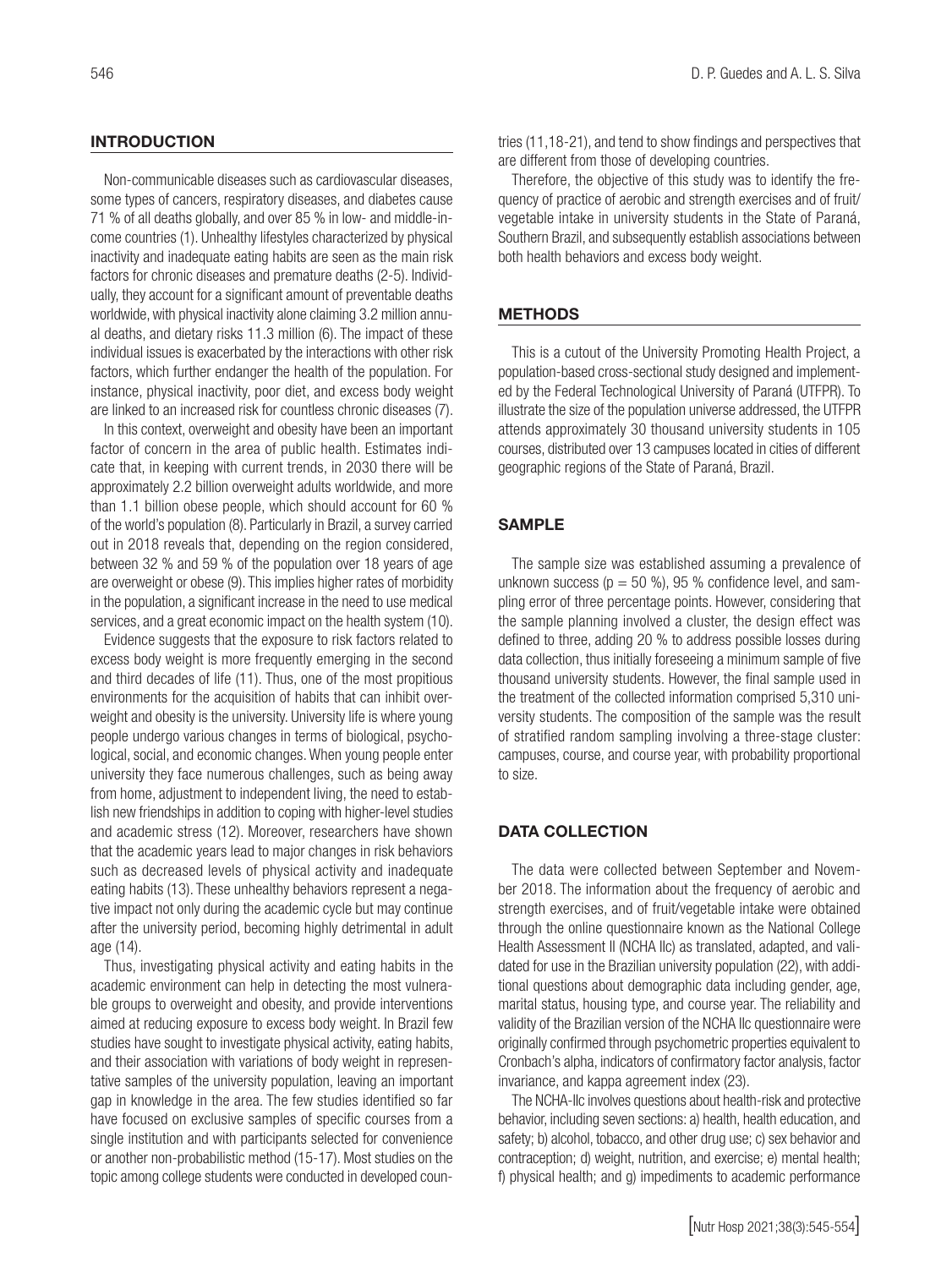(24,25). However, the present study used data made available specifically in the "weight, nutrition, and exercise" section. In this case, our university students reported the frequency with which they practiced aerobic and strength exercises, and consumed fruits/ vegetables using the week prior to data collection as their reference.

Based on the frequency of aerobic and strength exercises the following indicators were adopted: no practice; low level of practice for frequencies equivalent to 1-2 days/week; moderate level of practice for frequencies equivalent to 3-4 days/week; and high level of practice for frequencies equivalent to  $\geq 5$  days/ week. Regarding the fruit/vegetable intake reported by university students, according to the recommendations from the World Health Organization (26) the following indicators were taken into consideration: no intake; low intake for frequencies equivalent to 1-2 servings/day; moderate intake for frequencies equivalent to 3-4 servings/day; and adequate intake for frequencies equivalent to  $\geq 5$  servings/day.

In terms of body weight status, body mass index (BMI) was calculated through the ratio between body mass in kilograms and the square of height in meters (kg/m<sup>2</sup>). The measures of body weight and height were self-reported by the university students when answering the questions: a) What is your body weight in kilograms? and b) What is your height in meters? Based on these BMI values, the body weight status of university students was obtained from the cut-off points recommended by the World Health Organization (27), considering the following four strata: low body weight (BMI < 20 kg/m<sup>2</sup>), eutrophic (20 kg/m<sup>2</sup>  $\leq$  BMI < 25 kg/m<sup>2</sup>), overweight (25 kg/m<sup>2</sup>  $\leq$  BMI  $<$  30 kg/m<sup>2</sup>), and obesity (BMI  $\geq$  30 kg/m<sup>2</sup>).

We visited the classrooms selected for the study and explained the objectives of the research and the principles of secrecy, non-identification, and non-influence on academic performance to the university students. We then invited them to participate in the study and those who initially agreed received individual guidelines and a password to access the electronic platform, thus confirming anonymity. We instructed the participants on how to access the platform and self-complete the questionnaire within a deadline of seven days after releasing the individual password. The rights of all participants were guaranteed by a Free and Informed Consent Term signed by an electronic procedure before the initiation of the NCHA IIc self-completion process in the online format.

The exclusion criteria for any university student belonging to the selected classroom included: a) absence from classes on the day scheduled for the invitation to participate in the study and the distribution of the individual password to access the electronic platform; b) refusal to participate in the study; c) being subjected to any specific medical treatment or diet; d) pregnancy; e) failure to complete the questionnaire on the electronic platform within seven days, and f) age under 18 or over 35 years.

#### STATISTICAL ANALYSIS

The data were processed using the computerized Statistical Package for the Social Sciences (SPSS®, version 24). The exact proportions and respective confidence intervals (95 % CIs) of indicators associated with the aerobic and strength exercises, and with fruit/vegetable intake, stratified according to demographic data and nutritional status, were identified. Statistical differences between the strata under investigation were analyzed with a table of contingencies and the chi-square non-parametric test  $(χ<sup>2</sup>)$ . Established through binary logistic regression, odds ratios (ORs) were calculated to identify associations between excess body weight and indicators of exercise and fruit/vegetable intake. Models were established separately for each sex, and controlled for age, marital status, housing type, and course year.

#### RESULTS

Table I provides descriptive data on the sample selected for the study. Approximately one-third of the sample were women (38.2 %) and 39.1 % were aged between 21 and 25 years. At the time of data collection, 78.2 % of the university students were single, 24.2 % lived in students residences, and 52.8 % lived with their families. Regarding the course years, 32.1 of the university students who participated in this study were in the first year of study and 31.5 % in the last year. Moreover, 39.1 % of the sample selected had excessive body weight, with higher proportions of overweight and obesity among men (35.5 % and 12.1 %, respectively), whereas low body weight totaled 15.1 % of the sample, with a higher proportion among women (26.5 %).

The statistical information about the frequency of aerobic and strength exercises is shown in tables II and III. The proportion of university students selected in this study who reported not practicing any type of aerobic exercise during the week prior to the data collection was 19.6 % [95 % CI, 18.2 to 21.1]. In contrast, approximately half (48.4 % [95 % CI, 45.2 to 51.7]) of our university students reported practicing no strength exercises. When the  $\chi^2$  values were analyzed, males reported a higher weekly frequency of exercise, especially when this frequency was  $\geq 5$  times/ week (aerobic exercises  $[\chi^2 = 19.29; p < 0.001]$  and strength exercises  $[\chi^2 = 18.63; p < 0.001]$ ). With the advance of age, the proportion of university students who did not practice any aerobic exercises ( $\chi^2$  = 40.41; p < 0.001) or strength exercises ( $\chi^2$  = 59.48; p < 0.001) tended to increase significantly. In contrast, a significantly higher proportion of university students aged  $\leq$  20 years reported a frequency  $\geq$  5 times/week for aerobic exercises ( $χ² = 18.74$ ;  $p < 0.001$ ) and strength exercises  $(y^2 = 20.04; p < 0.001)$ .

In terms of marital status, a significantly greater proportion of married university students reported performing no aerobic exercises ( $\chi^2$  = 25.76; p < 0.001) or strength exercises ( $\chi^2$  = 45.62;  $p < 0.001$ ), whereas those who said that they lived in a students residence exercised less frequently than those others who reported living with their family. Furthermore, the results revealed a statistically significant trend towards a reduction in the frequency of exercise with the advance of course years, especially for strength exercises.

Body weight status was closely associated with the frequency of exercise among university students. The findings from this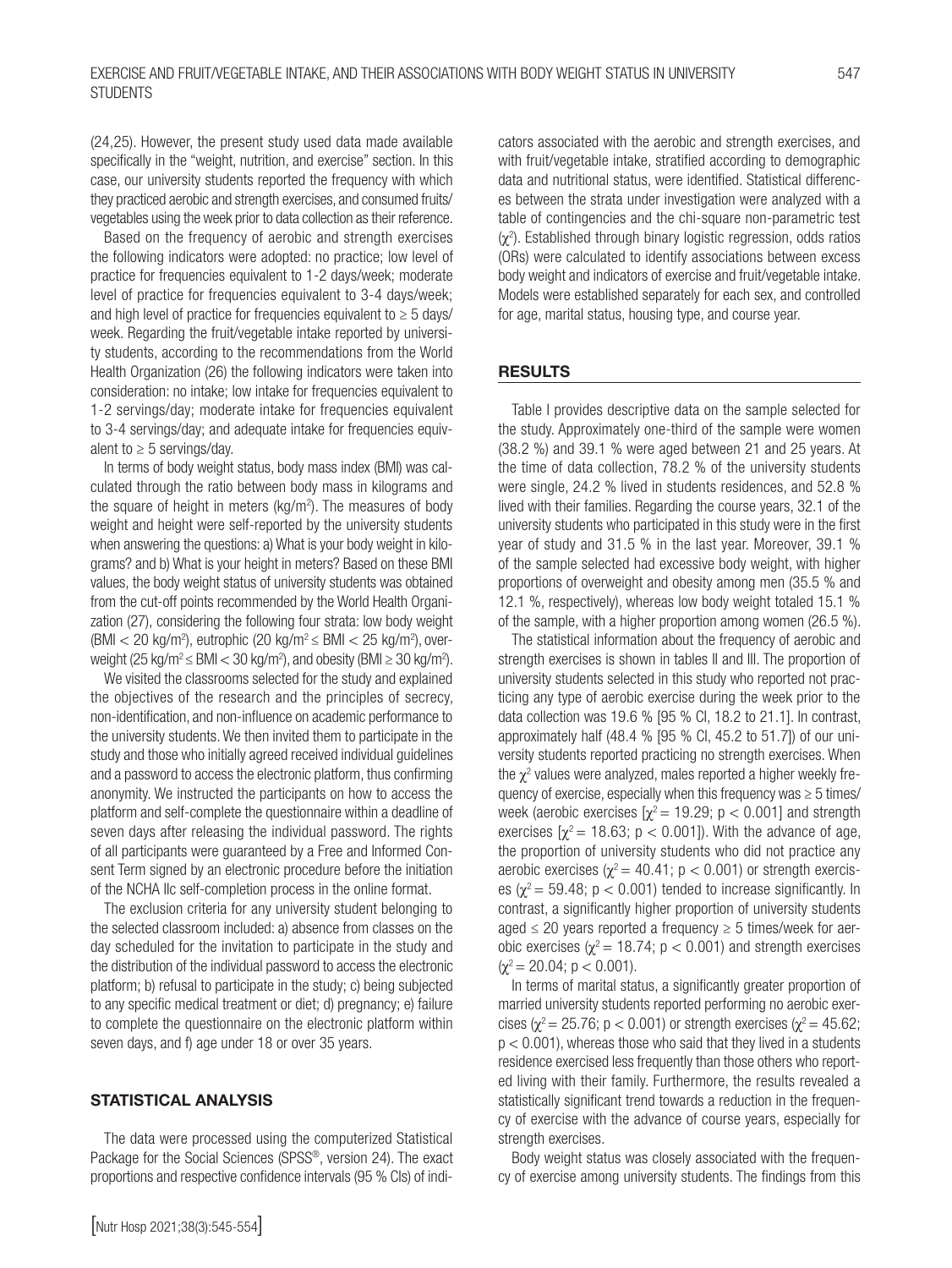2,433 (45.8 %) 1,534 (28.9 %) 539 (10.2 %)

| Table I. Demographic data and body weight status of the sample analyzed in the study |                             |                      |                     |  |
|--------------------------------------------------------------------------------------|-----------------------------|----------------------|---------------------|--|
|                                                                                      | <b>Female</b><br><b>Men</b> |                      | <b>Both genders</b> |  |
|                                                                                      | $n = 2,029$ (38.2 %)        | $n = 3,281$ (61.8 %) | $n = 5,310(100\%)$  |  |
| Age                                                                                  |                             |                      |                     |  |
| $\leq$ 20 years                                                                      | 564 (27.8 %)                | 979 (29.8 %)         | 1,543 (29.1 %)      |  |
| $21-25$ years                                                                        | 854 (42.1 %)                | 1,224 (37.3 %)       | 2,078 (39.1 %)      |  |
| $\geq$ 26 years                                                                      | 611 (30.1 %)                | 1,078 (32.9 %)       | 1,689 (31.8 %)      |  |
| Marital status                                                                       |                             |                      |                     |  |
| Single                                                                               | 1,494 (73.6 %)              | 2,658 (81.0 %)       | 4,152 (78.2 %)      |  |
| Married/Partnered                                                                    | 535 (26.4 %)                | 623 (19.0 %)         | 1,158 (21.8 %)      |  |
| Housing type                                                                         |                             |                      |                     |  |
| Student residence                                                                    | 377 (18.6 %)                | 908 (27.7 %)         | 1,285 (24.2 %)      |  |
| Parent's home                                                                        | 1,242 (61.2 %)              | 1,562 (47.6 %)       | 2,804 (52.8 %)      |  |
| Homestay                                                                             | 363 (17.9 %)                | 731 (22.3 %)         | 1,094 (20.6 %)      |  |
| Alone                                                                                | 47 (2.3 %)                  | 80 (2.4 %)           | 127 $(2.4\%)$       |  |
| Course year                                                                          |                             |                      |                     |  |
| 1 <sup>st</sup>                                                                      | 694 (34.2 %)                | 1010 (30.8 %)        | 1,704 (32.1 %)      |  |
| $2nd-3rd$                                                                            | 753 (37.1 %)                | 1180 (36.0 %)        | 1,933 (36.4 %)      |  |
| 4 <sup>th</sup> or more                                                              | 582 (28.7 %)                | 1091 (33.2 %)        | 1,673 (31.5 %)      |  |
| Body weight status                                                                   |                             |                      |                     |  |
| Low body weight                                                                      | 538 (26.5 %)                | 266 (8.1 %)          | 804 (15.1 %)        |  |

980 (48.3 %) 369 (18.2 %) 142 (7.0 %)

Table I. Demographic data and body weight status of the sample analyzed in the study

study enable one to infer that the frequency with which university students reported practicing both types of exercise is inversely proportional to their nutritional status. Thus, 31.4 % [95 % CI, 28.9 to 34.0] of eutrophic students reported practicing aerobic exercises  $\geq 5$  times/week, compared to 5.7 % [95 % Cl, 5.2] to 6.4] of those categorized as obese ( $\chi^2$  = 31.86; p < 0.001). Moreover, 19.4 % [95 % CI, 18.0 to 21.0] of eutrophic students reported practicing strength exercises with the same weekly frequency, while only 2.2 % [95 % CI, 1.9 to 2.7] of obese students reported an identical frequency ( $\chi^2$  = 22.31; p < 0.001).

Based on the information shown in table IV, 20.7 % [95 % CI, 19.1 to 22.4] of the university students selected for this study reported a moderate frequency, and only 13.0 % [95 % CI, 12.1 to 14.2] mentioned an adequate frequency of fruit/ vegetable intake. In contrast, 51.8 % [95 % CI, 48.4 to 55.3] and 14.5 % [95 % CI, 13.4 to 15.8] of students reported a low or nil frequency of fruit/vegetable intake, respectively. The adequate proportion of frequency of fruit/vegetable intake was higher in female ( $\chi^2$  = 17.98; p < 0.001), and increased with age ( $\chi^2$  = 6.38; p = 0.024) and in the strata that included married students ( $\chi^2$  = 14.52; p < 0.001) and those who lived with their family ( $\chi^2$  = 13.03; p < 0.001). Additionally, the adequate frequency of fruit/vegetable intake was significantly higher with the advance in course year ( $\chi^2$  = 5.98; p = 0.021). With regard to nutritional status, a significantly lower proportion of students categorized with excess body weight (overweight and obese) reported an adequate frequency of fruit/vegetable intake when compared to those who were eutrophic or had low body weight  $(y^2 = 14.23; p < 0.001)$ .

1,453 (44.3 %) 1,165 (35.5 %) 397 (12.1 %)

Table V shows the associations between exercise, fruit/vegetable intake, and variations in the occurrence of excess body weight found in the sample selected. Through the analysis of odds ratio values, considering that adjustments will be made for the remaining variables in the study, the estimates found in both sexes indicated that the exposure to risk of excess body weight was inversely proportional to the frequencies of aerobic exercises. Compared to individuals who performed exercise  $\geq 5$  days/ week, men who reported not practicing this type of exercise had double the risk of excess body weight ( $OR = 2.05$  [95 % Cl, 1.59 to 3.25], whereas the same risk for women was one and a half times (OR = 1.56 [95 % CI, 1.16 to 2.18]).

Regarding strength exercises, significant associations were found for the frequencies of practice of 3-4 days/week. In this case, there was a lower risk for the presence of excess body weight equivalent to 68 % and 62 % among both women and men, respectively (females  $-$  OR  $=$  0.68 [95 % Cl, 0.44 to 0.98]; males –  $OR = 0.62$  [95 % Cl, 0.35 to 0.97]). The remaining situations of frequency of practice of strength exercises did not indicate statistically significant associations with the variations in the presence of excess body weight.

Eutrophic **Overweight Obesity**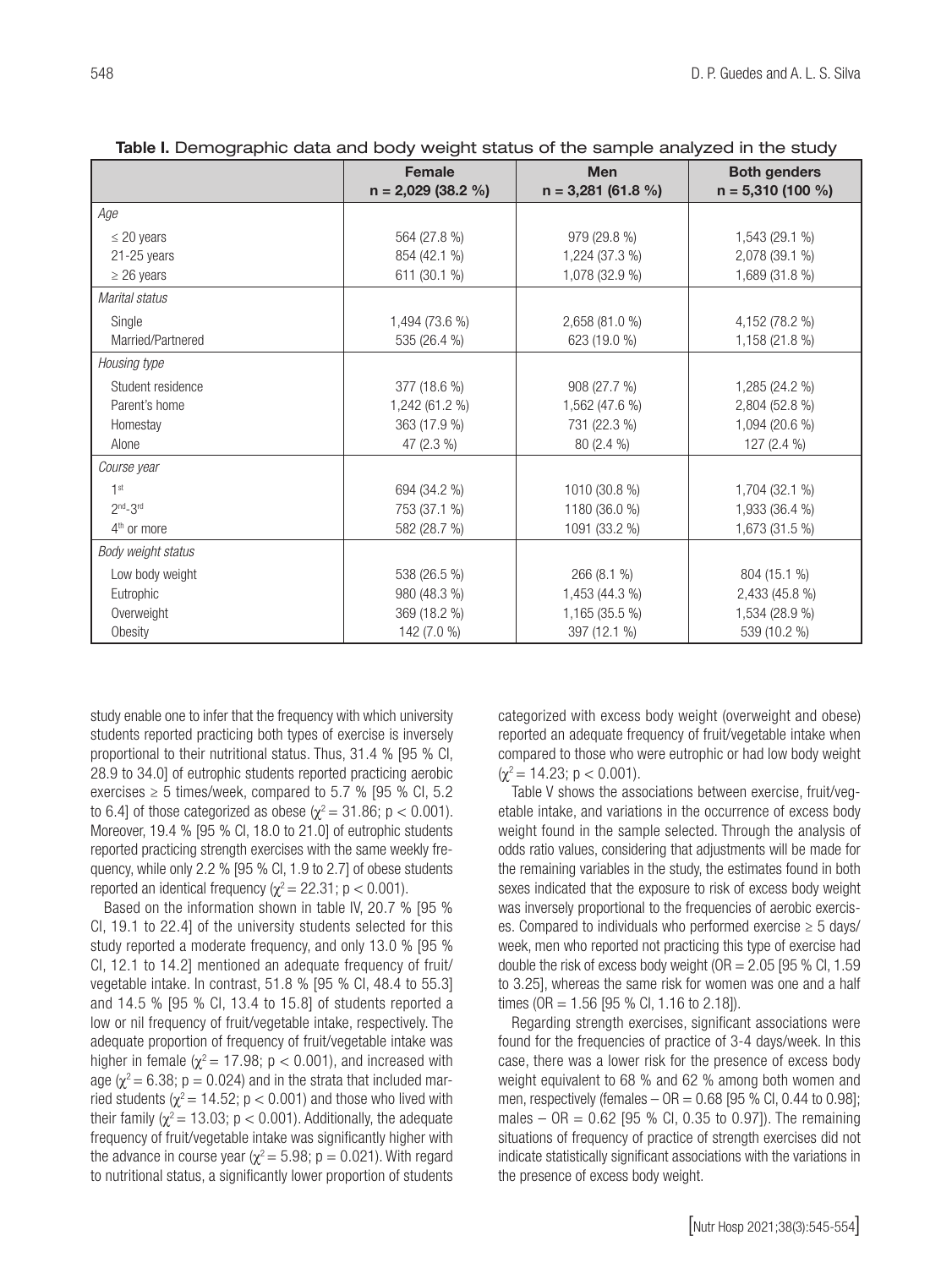|                         | No practice          | 1-2 days/week      | ior aoiriographic aata aha boay wolght otatao, among anivoroity otaaoint<br>3-4 days/week | $\geq$ 5 days/week |
|-------------------------|----------------------|--------------------|-------------------------------------------------------------------------------------------|--------------------|
| Overall                 | 19.6 (18.2-21.1)     | 29.9 (27.5-32.4)   | 26.4 (24.3-28.6)                                                                          | 24.1 (22.0-26.3)   |
| Gender                  | $\chi^2$ = 18.28;    | $\chi^2 = 22.38$ ; | $\chi^2 = 20.87$ ;                                                                        | $\chi^2$ = 19.29;  |
|                         | p < 0.001            | p < 0.001          | p < 0.001                                                                                 | p < 0.001          |
| Female                  | 25.7 (23.6-27.8)     | 37.8 (34.8-40.9)   | 19.1 (17.7-20.6)                                                                          | 17.4 (16.2-18.7)   |
| Male                    | 15.8 (14.6-17.1)     | 25.0 (22.9-27.2)   | 30.9 (28.4-33.5)                                                                          | 28.3 (26.1-30.6)   |
| Age                     | $\chi^2 = 40.41$ ;   | $\chi^2$ = 19.23;  | $\chi^2 = 23.48$ ;                                                                        | $\chi^2$ = 18.74;  |
|                         | p < 0.001            | p < 0.001          | p < 0.001                                                                                 | p < 0.001          |
| $\leq$ 20 years         | $5.7(5.2-6.4)$       | 33.2 (30.5-36.0)   | 31.9 (29.3-34.6)                                                                          | 29.2 (26.9-31.6)   |
| $21 - 25$ years         | 18.4 (17.1-19.8)     | 30.7 (28.2-33.3)   | 26.1 (23.9-28.4)                                                                          | 24.8 (22.7-27.0)   |
| $\geq$ 26 years         | 36.5 (33.5-39.6)     | 23.9 (21.9-26.1)   | 20.3 (18.8-21.9)                                                                          | 19.3 (17.9-20.8)   |
| Marital status          | $\chi^2 = 25.76$ ;   | $\chi^2$ = 10.78;  | $\chi^2 = 4.89$ ;                                                                         | $\chi^2 = 8.81$ ;  |
|                         | p < 0.001            | p < 0.001          | $p = 0.048$                                                                               | p < 0.001          |
| Single                  | 16.3 (15.1-17.6)     | 31.5 (28.9-34.2)   | 26.8 (24.6-29.1)                                                                          | 25.4 (23.3-27.6)   |
| Married/Partnered       | 34.4 (31.6-37.3)     | 24.2 (22.1-26.4)   | 21.8 (20.0-23.7)                                                                          | 19.6 (18.1-21.2)   |
| Housing type            | $\gamma^2 = 27.82$ ; | $\chi^2 = 8.46$ ;  | $\chi^2 = 6.09$ ;                                                                         | $\chi^2 = 5.93$ ;  |
|                         | p < 0.001            | p < 0.001          | $p = 0.024$                                                                               | $p = 0.029$        |
| Students residence      | 30.9 (28.4-33.5)     | 26.0 (23.8-28.3)   | 22.1 (20.3-24.0)                                                                          | 21.0 (19.4-22.7)   |
| Parent's home           | 11.8 (10.9-12.8)     | 33.2 (30.5-36.0)   | 28.2 (26.0-30.5)                                                                          | 26.8 (24.6-29.1)   |
| Homestay                | 31.7 (29.1-34.4)     | 25.6 (23.5-27.8)   | 21.9 (20.1-23.8)                                                                          | 20.8 (19.2-22.5)   |
| Alone                   | 24.3 (22.3-26.4)     | 28.5 (26.2-30.9)   | 24.1 (22.1-26.2)                                                                          | 23.1 (21.1-25.2)   |
| Course year             | $\chi^2 = 28.59$ ;   | $\chi^2 = 5.64$ ;  | $\chi^2 = 5.77;$                                                                          | $\chi^2 = 5.61$ ;  |
|                         | p < 0.001            | $p = 0.027$        | $p = 0.030$                                                                               | $p = 0.034$        |
| 1 <sup>st</sup>         | 11.4 (10.6-12.3)     | 32.6 (29.9-36.4)   | 28.7 (26.4-31.1)                                                                          | 27.3 (25.0-29.7)   |
| $2nd-3rd$               | 19.7 (18.2-21.3)     | 29.6 (27.2-32.1)   | 26.0 (23.9-28.2)                                                                          | 24.7 (22.6-26.9)   |
| 4 <sup>th</sup> or more | 27.8 (25.6-30.1)     | 27.2 (25.0-29.3)   | 23.1 (21.1-25.2)                                                                          | 21.9 (20.1-23.8)   |
| Body weight status      | $\chi^2 = 56.38$ ;   | $\chi^2 = 6.83$ ;  | $\chi^2 = 26.84$ ;                                                                        | $\chi^2 = 31.86$ ; |
|                         | p < 0.001            | $p = 0.019$        | p < 0.001                                                                                 | p < 0.001          |
| Low body weight         | $10.1 (9.7 - 11.0)$  | 32.1 (29.5-34.8)   | 29.6 (27.2-32.1)                                                                          | 28.2 (26.0-30.5)   |
| Eutrophic               | $8.7(7.9-9.6)$       | 27.4 (25.2-29.8)   | 32.5 (29.8-35.3)                                                                          | 31.4 (28.9-34.0)   |
| Overweight              | 28.9 (26.6-31.3)     | 32.8 (30.1-35.6)   | 20.7 (19.1-22.4)                                                                          | 17.6 (16.3-19.0)   |
| Obesity                 | 56.2 (52.5-60.1)     | 25.9 (23.7-28.2)   | 12.2 (11.3-13.2)                                                                          | $5.7(5.2-6.4)$     |

Table II. Proportion (95 % CI) of aerobic exercise practice, with stratification for demographic data and body weight status, among university students

The risk of excess body weight, regardless of the simultaneous contribution of age, marital status, housing type, course year, and exercise, was increasingly higher in parallel with the reduction in the frequency of fruit/vegetable intake. Compared to those who mentioned an intake of ≥ 5 servings/day, the women who reported not consuming fruits/vegetables were approximately three times more likely to have excess body weight ( $OR = 2.92$  [95 % Cl, 2.07 to 4.12]). Among males, this proportion was nearly two times higher ( $OR = 1.98$  [95 % Cl, 1.41 to 3.02]). Moreover, the exposure to the risk of excess body weight among the university students who reported a frequency of fruit/vegetable intake equivalent to 1-2 portions/day remained significant in both sexes (females –  $OR = 1.97$  [95 % Cl, 1.31 to 2.96]; males  $- OR = 1.54$  [95 % CI, 1.07 to 2.43]).

#### **DISCUSSION**

Initially, the present study aimed to identify specific information about the frequency of practice of aerobic and strength exercises, and of fruit/vegetable intake in a representative sample of Brazilian university students. Subsequently, it sought to establish possible associations between both health behaviors and the  $occurrence of excess body weight (overweight + obesity)$ , adjusted for control variables.

The specialized literature includes few cases of population-based studies that deal with the frequency of exercise and food intake. Furthermore, there is no consensus regarding the measurement instruments to be used to estimate these types of health behavior among these studies. Differences in sample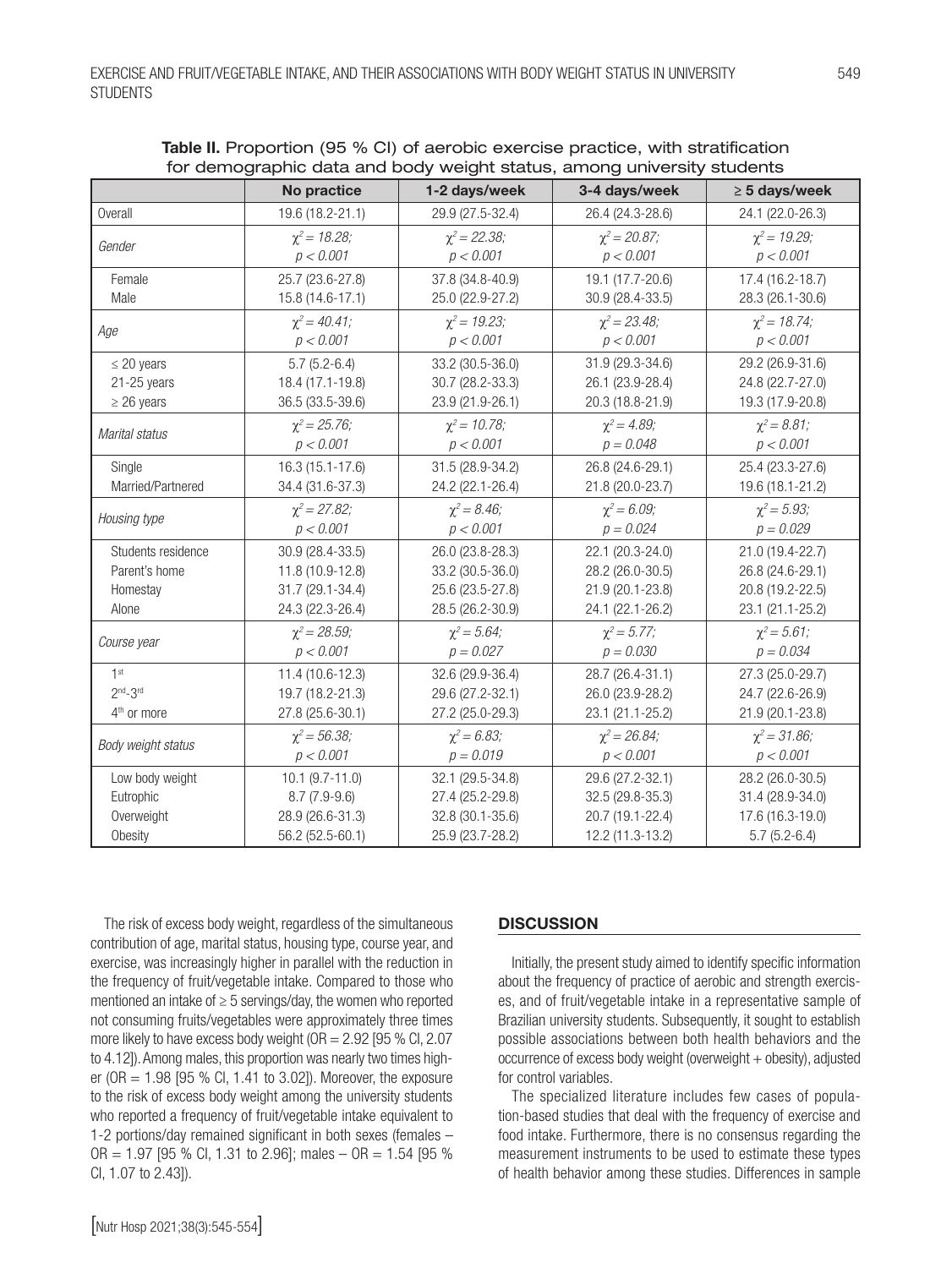| Tor dernographic data and body weight status, among university students |                    |                     |                     |                    |  |
|-------------------------------------------------------------------------|--------------------|---------------------|---------------------|--------------------|--|
|                                                                         | No practice        | 1-2 days/week       | 3-4 days/week       | $\geq$ 5 days/week |  |
| Overall                                                                 | 48.4 (45.2-51.7)   | 20.3 (18.8-21.9)    | 16.8 (15.6-18.2)    | 14.5 (13.5-15.7)   |  |
| Gender                                                                  | $\chi^2 = 32.68$ ; | $\chi^2 = 3.98$ ;   | $\chi^2$ = 16.73;   | $\chi^2$ = 18.63;  |  |
|                                                                         | p < 0.001          | $p = 0.109$         | p < 0.001           | p < 0.001          |  |
| Female                                                                  | 60.8 (56.6-65.1)   | 22.1 (20.3-24.0)    | 11.2 (10.4-12.2)    | $5.9(5.4-6.7)$     |  |
| Male                                                                    | 40.7 (37.6-43.9)   | 19.2 (17.8-20.7)    | 20.3 (18.8-22.0)    | 19.8 (18.3-21.5)   |  |
| Age                                                                     | $\chi^2 = 59.48$ ; | $\chi^2 = 25.89$ ;  | $\chi^2 = 22.79$ ;  | $\chi^2$ = 20.04;  |  |
|                                                                         | p < 0.001          | p < 0.001           | p < 0.001           | p < 0.001          |  |
| $\leq$ 20 years                                                         | 28.1 (25.9-40.4)   | 28.3 (26.1-30.6)    | 23.4 (21.4-25.6)    | 20.2 (18.7-21.9)   |  |
| $21 - 25$ years                                                         | 38.4 (35.4-41.5)   | 24.2 (22.1-26.4)    | 20.1 (18.6-21.8)    | 17.3 (16.1-18.7)   |  |
| $\geq$ 26 years                                                         | 79.3 (74.7-84.1)   | $8.2(7.5-9.1)$      | $6.7(6.1 - 7.6)$    | $5.8(5.3-6.6)$     |  |
| Marital status                                                          | $\chi^2 = 45.62$ ; | $\gamma^2$ = 19.82; | $\chi^2$ = 17.05;   | $\chi^2$ = 14.89;  |  |
|                                                                         | p < 0.001          | p < 0.001           | p < 0.001           | p < 0.001          |  |
| Single                                                                  | 40.5 (37.4-43.7)   | 23.8 (21.7-26.0)    | 19.2 (17.8-20.8)    | 16.5 (15.3-17.9)   |  |
| Married/Partnered                                                       | 72.7 (68.2-77.3)   | $10.3(9.5-11.3)$    | $9.7(8.9 - 10.7)$   | $7.3(6.7-8.2)$     |  |
| Housing type                                                            | $\chi^2 = 12.48$ ; | $\chi^2 = 5.61$ ;   | $\chi^2 = 3.83$ ;   | $\chi^2 = 4.10$ ;  |  |
|                                                                         | p < 0.001          | $p = 0.034$         | $p = 0.121$         | $p = 0.084$        |  |
| Students residence                                                      | 55.3 (51.8-58.9)   | 17.4 (16.2-18.7)    | 14.6 (13.5-15.9)    | 12.7 (11.8-13.9)   |  |
| Parent's home                                                           | 41.9 (38.8-45.1)   | 22.9 (20.9-25.0)    | 18.9 (17.5-20.5)    | 16.3 (15.1-17.7)   |  |
| Homestay                                                                | 54.3 (50.7-58.0)   | 18.1 (16.8-19.5)    | 15.1 (14.0-16.4)    | 12.5 (11.6-13.6)   |  |
| Alone                                                                   | 50.6 (47.3-54.0)   | 19.5 (18.0-21.1)    | 16.0 (14.8-17.4)    | 13.9 (12.9-15.1)   |  |
|                                                                         | $\chi^2 = 48.38$ ; | $\chi^2 = 22.42$ ;  | $\chi^2$ = 17.54;   | $\chi^2$ = 14.78;  |  |
| Course year                                                             | p < 0.001          | p < 0.001           | p < 0.001           | p < 0.001          |  |
| 1 <sup>st</sup>                                                         | 33.4 (30.7-36.2)   | 26.2 (24.1-28.4)    | 21.7 (19.9-23.6)    | 18.7 (17.3-20.3)   |  |
| $2nd-3rd$                                                               | 42.7 (39.6-45.9)   | 22.7 (20.7-24.8)    | 18.2 (16.9-19.7)    | 16.4 (15.2-17.8)   |  |
| 4 <sup>th</sup> or more                                                 | 68.9 (64.5-73.4)   | 11.7 (10.8-12.8)    | 10.2 (9.4-11.2)     | $8.1 (7.4 - 9.1)$  |  |
| Body weight status                                                      | $\chi^2 = 50.69$ ; | $\chi^2 = 6.34$ ;   | $\chi^2 = 21.98$ ;  | $\chi^2 = 22.31$ ; |  |
|                                                                         | p < 0.001          | $p = 0.015$         | p < 0.001           | p < 0.001          |  |
| Low body weight                                                         | 47.5 (44.3-50.8)   | 22.1 (20.3-24.0)    | 16.4 (15.2-17.8)    | 14.1 (13.1-15.3)   |  |
| Eutrophic                                                               | 38.9 (35.9-42.0)   | 19.2 (17.8-20.7)    | 22.5 (20.5-24.7)    | 19.4 (18.0-21.0)   |  |
| Overweight                                                              | 57.3 (53.5-60.2)   | 18.5 (17.1-20.1)    | $13.0(12.1 - 14.1)$ | 11.2 (10.4-12.3)   |  |
| Obesity                                                                 | 76.9 (72.3-81.7)   | 15.4 (14.3-16.6)    | $5.5(5.0-6.3)$      | $2.2(1.9-2.7)$     |  |

| Table III. Proportion (95 % CI) of strength exercise practice, with stratification |
|------------------------------------------------------------------------------------|
| for demographic data and body weight status, among university students             |

composition and selection procedures must also be taken into consideration as factors that hinder comparative analyses.

When the information about the frequency of exercise reported by university students was analyzed, the results showed a trend towards a reduction with age and towards men being more committed to their practice, as compared to women. Although certain differences in type of exercise can be found, the studies available in the literature agree that this practice tends to be negatively associated with age, especially beginning in the last years of adolescence (28,29). Although several studies have sought to identify the reasons for such decrease, the proportion of the contribution of biological and environmental factors and their interaction to the reduction in exercise with age remains unclear.

Previous studies showed that adult males exercise more frequently than females (30), corroborating the results found in the present study. However, if, on the one hand, the practice of aerobic and strength exercises predominated in women and men, on the other hand, there were important differences in the distribution of frequency of aerobic and strength exercises between sexes. Among young adults, the ratios to identify differences in physical activity between women and men are not clear. However, some studies have revealed the existence of a combination of socio-cultural and biological factors with the potential to encourage both sexes to practice exercise. The greater involvement with exercise shown by men can be partly explained by the fact that males are encouraged to practice highly physical activities since an early age, whereas women are directed towards activities that are more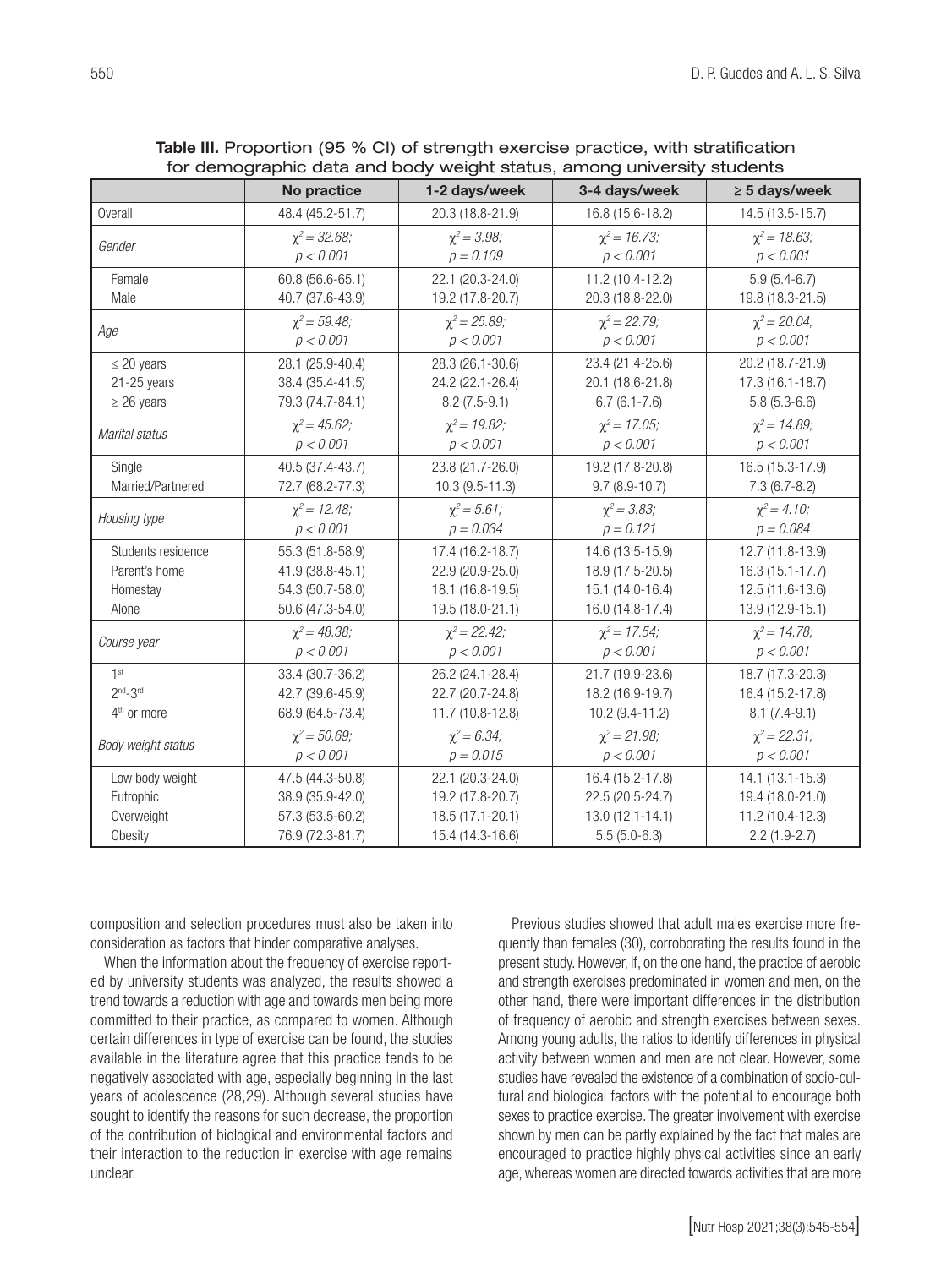|                         | ada and body weight status, among university students |                         |                              |                              |
|-------------------------|-------------------------------------------------------|-------------------------|------------------------------|------------------------------|
|                         | No intake                                             | Low intake <sup>1</sup> | Moderate intake <sup>2</sup> | Adequate intake <sup>3</sup> |
| <b>Overall</b>          | 14.5 (13.4-15.8)                                      | 51.8 (48.4-55.3)        | 20.7 (19.1-22.4)             | 13.0 (12.1-14.2)             |
|                         | $\chi^2$ = 19.06;                                     | $\chi^2 = 49.87$ ;      | $\chi^2 = 48.27$ ;           | $\chi^2$ = 17.98;            |
| Gender                  | p < 0.001                                             | p < 0.001               | p < 0.001                    | p < 0.001                    |
| Female                  | $6.2(5.7 - 7.0)$                                      | 38.9 (35.8-42.1)        | 33.7 (30.9-36.6)             | 21.2 (19.6-23.0)             |
| Male                    | 19.6 (18.1-21.3)                                      | 59.8 (55.6-64.1)        | 12.7 (11.8-13.9)             | $7.9(7.2-9.0)$               |
|                         | $\chi^2 = 23.87$ ;                                    | $\chi^2 = 5.49;$        | $\chi^2$ = 14.79;            | $\chi^2 = 6.38;$             |
| Age                     | p < 0.001                                             | $p = 0.038$             | p < 0.001                    | $p = 0.024$                  |
| $\leq$ 20 years         | 23.5 (21.4-25.7)                                      | 48.4 (45.2-51.7)        | 16.2 (15.0-17.6)             | 11.9 (11.0-13.1)             |
| $21 - 25$ years         | 16.9 (15.7-18.3)                                      | 52.6 (49.1-56.2)        | 19.9 (18.4-21.6)             | 10.6 (9.8-11.8)              |
| $\geq$ 26 years         | $4.7(4.2-5.6)$                                        | 53.8 (50.2-57.5)        | 25.0 (22.9-27.3)             | 16.5 (15.3-18.0)             |
| Marital status          | $\chi^2$ = 13.52;                                     | $\chi^2 = 22.32$ ;      | $\chi^2 = 21.84$ ;           | $\chi^2$ = 14.52;            |
|                         | p < 0.001                                             | p < 0.001               | p < 0.001                    | p < 0.001                    |
| Single                  | 16.6 (15.4-18.0)                                      | 55.1 (51.6-58.8)        | 17.5 (16.2-19.0)             | 10.8 (10.0-11.9)             |
| Married/Partnered       | $7.1(6.5-7.9)$                                        | 39.8 (36.7-43.0)        | 32.3 (29.7-35.1)             | 20.8 (19.2-22.6)             |
| Housing type            | $\chi^2$ = 15.73;                                     | $\chi^2 = 41.08$ ;      | $\chi^2 = 39.81$ ;           | $\chi^2$ = 13.03;            |
|                         | p < 0.001                                             | p < 0.001               | p < 0.001                    | p < 0.001                    |
| Students residence      | 21.0 (19.4-22.8)                                      | 58.7 (54.6-62.9)        | 12.4 (11.5-13.6)             | $7.9(7.2-9.0)$               |
| Parent's home           | $9.2(8.4-10.2)$                                       | 43.8 (40.7-47.0)        | 29.1 (26.8-31.6)             | 17.9 (16.6-19.5)             |
| Homestay                | 19.4 (18.0-21.0)                                      | 62.3 (58.0-66.7)        | $10.2$ (9.4-11.3)            | $8.1 (7.4 - 9.2)$            |
| Alone                   | 20.3 (18.8-22.0)                                      | 54.5 (50.9-58.2)        | 15.5 (14.3-16.9)             | $9.7(8.9-10.9)$              |
|                         | $\chi^2 = 6.43;$                                      | $\chi^2$ = 16.42;       | $\chi^2 = 13.49;$            | $\chi^2 = 5.98$ ;            |
| Course year             | $p = 0.014$                                           | p < 0.001               | p < 0.001                    | $p = 0.021$                  |
| 1 <sup>st</sup>         | $10.4(9.6-11.5)$                                      | 45.6 (42.4-48.9)        | 26.7 (24.5-29.1)             | 17.3 (16.1-18.8)             |
| $2nd-3rd$               | 17.2 (16.0-18.6)                                      | 53.3 (49.8-56.9)        | 18.1 (16.8-19.7)             | 11.4 (10.6-12.6)             |
| 4 <sup>th</sup> or more | 16.4 (15.2-17.7)                                      | 55.5 (51.8-59.3)        | 17.6 (16.3-19.2)             | $10.5(9.7 - 11.7)$           |
|                         | $\chi^2 = 22.54$ ;                                    | $\chi^2 = 39.78$ ;      | $\chi^2 = 18.41$ ;           | $\chi^2$ = 14.23;            |
| Body weight status      | p < 0.001                                             | p < 0.001               | p < 0.001                    | p < 0.001                    |
| Low body weight         | $10.1 (9.3 - 11.2)$                                   | 50.6 (47.3-54.0)        | 24.2 (22.1-26.5)             | 15.1 (14.0-16.5)             |
| Eutrophic               | 10.7 (9.9-11.8)                                       | 44.1 (41.0-47.3)        | 27.3 (25.1-29.7)             | 17.9 (16.6-19.5)             |
| Overweight              | 18.1 (16.8-19.7)                                      | 63.9 (59.6-68.3)        | $11.1(10.2-12.4)$            | $6.9(6.3-7.9)$               |
| Obesity                 | 29.7 (27.5-32.2)                                      | 55.3 (51.4-59.0)        | $9.2(8.4 - 10.4)$            | $5.8(5.3-6.7)$               |

#### Table IV. Proportion (95 % CI) of fruit/vegetable intake, with stratification for demographic data and body weight status, among university students

*1 Frequency of intake equivalent to 1-2 servings/day. 2 Frequency of intake equivalent to 3-4 servings/day. 3 Frequency of intake equivalent to ≥ 5 servings/day.*

physically passive. Likewise, the more effective participation of men in the practice of exercise can be the result of the greater positive reinforcement and promotion of such practice received by them since childhood (28).

Another possible explanation for the lower participation of women in exercise is the different concept of body, capacity, and attitude required to make more intense physical efforts. From a socio-cultural perspective, the concept of body which is usually associated with physical activity is not adjusted to current female models of corporeality. Effectively, in modern times, the ideal female body is characterized by grace, elegance, beauty, and relative fragility, which does not seem to adjust to the image of a body involved with physical efforts. This factor can cause women

to show some reservations concerning the possibility of practicing exercise, as this may affect their femininity (31).

In addition to socio-cultural factors, differences in the practice of exercise between sexes can be equally due to biological factors. Lower muscle resistance and strength, higher level of body fat, greater diameter and depth of the pelvic area, and discomfort during menstruation could be good reasons for women's lower involvement with exercise (32). The presence of sexual dimorphism should be seriously considered by managers of intervention programs in public health, especially aiming to eliminate social prejudices against the participation of women in the practice of exercise, which are culturally emphasized and valued from an individual perspective.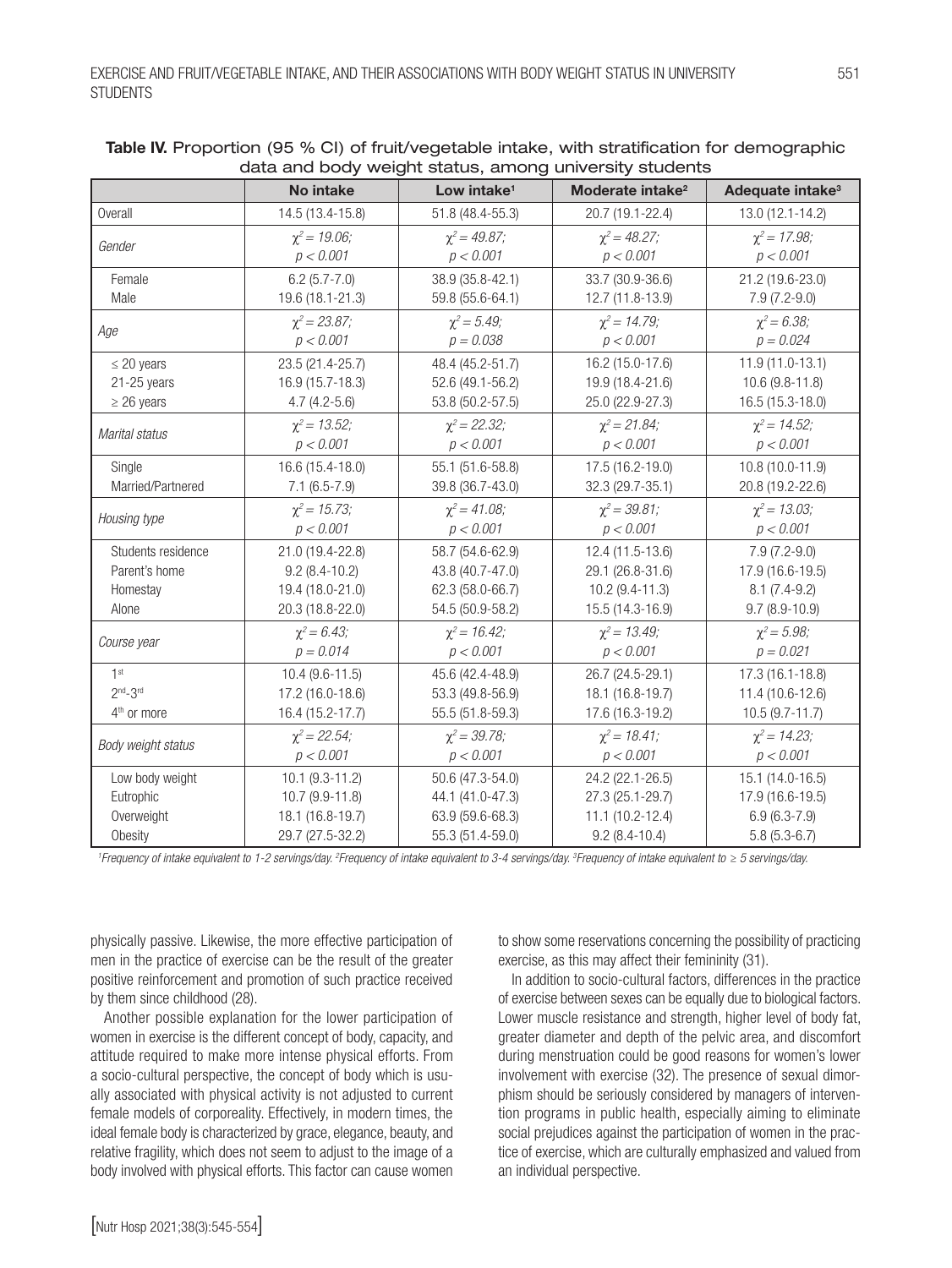| Table V. Odds ratios and respective confidence intervals (95 % CI) for the association |
|----------------------------------------------------------------------------------------|
| between excess body weight (overweight + obesity) and frequency of exercise            |
| and fruit/vegetable intake among university students                                   |

|                        | <b>Female</b>         |         | <b>Male</b>           |         |
|------------------------|-----------------------|---------|-----------------------|---------|
|                        | OR Adjusted (95 % CI) | p-value | OR Adjusted (95 % CI) | p-value |
| Aerobic exercise       |                       |         |                       |         |
| $\geq 5$ days/week     | Reference             |         | Reference             |         |
| 3-4 days/week          | $1.23(0.94-1.65)$     |         | 1.31 (0.97-1.93)      | 0.001   |
| 1-2 days/week          | 1.36 (1.01-1.87)      | 0.019   | 1.47 (1.08-2.28)      |         |
| No practice            | 1.56 (1.16-2.18)      |         | $2.05(1.59-3.25)$     |         |
| Strength exercise      |                       |         |                       |         |
| $\geq$ 5 days/week     | Reference             |         | Reference             |         |
| 3-4 days/week          | $0.68(0.44-0.98)$     |         | $0.62$ (0.35-0.97)    |         |
| 1-2 days/week          | $0.92(0.64 - 1.37)$   | 0.037   | $0.84(0.51 - 1.44)$   | 0,041   |
| No practice            | 1.18 (0.85-1.72)      |         | 1.17 (0.69-1.98)      |         |
| Fruit/vegetable intake |                       |         |                       |         |
| $\geq$ 5 servings/day  | Reference             |         | Reference             |         |
| 3-4 servings/day       | 1.43 (0.94-2.18)      |         | $1.26(0.91 - 2.11)$   |         |
| 1-2 servings/day       | 1.97 (1.31-2.96)      | < 0.001 | $1.54(1.07 - 2.43)$   | 0.001   |
| No intake              | 2.92 (2.07-4.12)      |         | 1.98 (1.41-3.02)      |         |

*Values adjusted for age, marital status, housing type, course year, and/or frequency of fruit/vegetable intake and exercise.*

The high proportions of university students who reported not performing aerobic and strength exercises were one of the alarming findings. Previous studies showed that, apart from being an important factor that predisposes young adults to organic and psychological disorders, the risk of insufficient and inadequate physical activity tends to increase with age. This suggests a higher possibility that such behavior, harmful to health, will remain during more advanced adult stages of life (28).

Regarding the frequency of fruit/vegetable intake, the results found showed that only 13 % of the study sample met the recommendations for adequate intake  $(\geq 5$  portions/day). Although possible methodological differences and influences resulting from cultural characteristics, climate, and food production and commercialization conditions can be found, this result corroborates previous estimates found in studies involving the Brazilian population in general and, more specifically, the population of university students (15-17). However, this was significantly lower than the findings of studies performed in developed countries (18,19). In this sense, assuming that the eating habit is one of the priority actions in the thematic agenda of public health, in view of the results found, there is the great challenge of education and health promotion in our reality.

Consistent with the results found in Brazilian studies (9,15-17) and different regions worldwide (18,19,21), the frequency of fruit/ vegetable intake was higher among women and older university students. In fact, culturally speaking, a greater interest in questions related to diet, health, and beauty generates more concern about the consumption of low-calorie foods, which can have a positive influence on women's eating habits (33), thus justifying the differences in fruit/vegetable intake between genders. The higher fruit/vegetable intake found in older university students may be analyzed as a result of differences in the formation of eating habits in younger generations. In theory, this should consider the fact that they are more exposed to the eating pattern that predominates in modern society, which includes a larger amount of processed foods and high levels of fat and sugar, to the detriment of vegetable foods. Healthier eating habits at more advanced ages can also be associated with greater concern and health care and, consequently, older subjects may follow the instructions provided by health professionals in a more effective way.

The association between frequency of fruit/vegetable intake and marital status, housing type, and university course year found in the present study is in agreement with some findings from the literature (9,15-21). In this sense, possible causal mechanisms must be taken into consideration when seeking an explanation for this association, as is the case of knowledge about nutrition and motivation to adopt a healthy diet. In fact, marketing and educational nutrition interventions are actions that have proven highly effective in the search for a healthier diet (34).

Regarding excess body weight, in general, it could be observed that its occurrence was higher than identified in university students from middle income and emerging economy countries (11); however, lower than found in the United States (35) and similar to the rates reported in some European countries (19,20). The results indicate that excess body weight was more prevalent in men, coinciding with the findings from certain studies (19,20,35);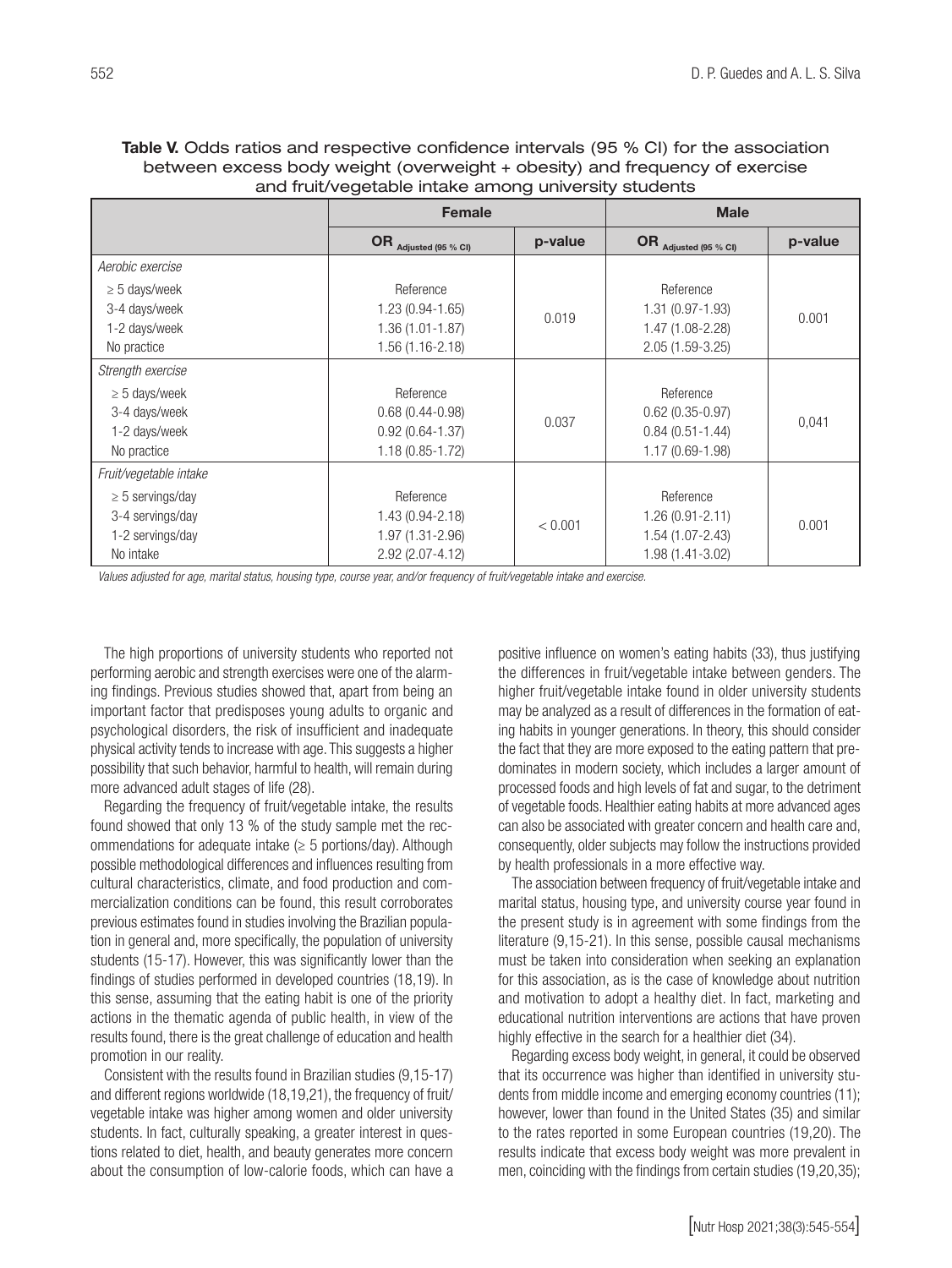however, this diverges from other studies that show similarities between both sexes (11). In this case, the differences found among studies can probably be attributed to the variousl criteria used to define excess body weight, since there is no consensus regarding the use of only one criterion.

Another finding from the present study was the statistically significant and inverse association between frequency of exercise and fruit/vegetable intake, and excess body weight as identified in both sexes. It should be emphasized that both outcomes remained significantly associated, even after adjustments were made for control variables. In this case, the lower risk of exposure for the occurrence of excess body weight among those university students who most frequently perform exercise and consume fruits/vegetables is consistent with the evidence shown by other studies involving different experimental designs and statistical treatments (19).

Fruit/vegetable intake with an adequate frequency influences the occurrence of excess body weight through a specific effect on the greater proportion of complex carbohydrates and insoluble fibers found in plant foods, causing an increase in satiety and a reduction in the caloric support of food intake. Contrary to diets in which manufactured products and high levels of fat and sugar predominate, diets with a more frequent fruit/vegetable intake tend to show lower amounts of simple carbohydrates and fats, which is inversely associated with greater calorie intake, a known component of excess body weight (36).

Among the limitations of the study, it is noteworthy that the investigation method employed involves self-reported responses, thus allowing for possible memory biases or even biased statements towards the desirable. However, self-reporting is the current procedure in studies such as this one, as it is the most viable way to gather data in population-based surveys. Normally, certain procedures minimize this limitation, which are also adopted here: anonymous questionnaire, voluntary participation, filling out the questionnaire without the presence of the researchers, and the guarantee of the confidential nature of the information provided. Besides, the larger sample size allows for minimizing any inaccuracy of the calculated estimates in some way. Additionally, the cross-sectional approach to data does not allow inferences of causality in the associations due to the outcomes and the independent variables that can be modified having been identified simultaneously, increasing the risk of a reverse causality bias. Therefore, the identified associations should not be considered conclusive, and further longitudinal studies are needed to address this limitation, which are currently being conducted by the authors of this manuscript. Another limitation refers to the adequate fruit/vegetable intake being  $\geq$  5 servings/day, instead of being expressed in grams or size of portions consumed. Nonetheless, the measure of the frequency of food intake, without considering the size of portions, is very common in the international (18,21) and national literature (15-17).

The main strengths of the study relate to the concept, design, and conduct of the University Health Promoter project. The project meets a comprehensive cultural and geographic diversity, and provides robust and up-to-date data on exercise, fruit/vegetable intake, and weight status of university students from a representative state in southern Brazil, which allows for the generalization of its results to a larger population universe. Its findings may add new evidence to the scarce body of knowledge about the association of exercise and fruit/vegetable intake with weight status, considering that studies involving Brazilian university students and those from other regions in the world are rare. Since this population is composed of young adults, it is important to identify these associations and to invest heavily in the prevention and control of excess body weight. Regarding the methodology used, possible seasonal interferences in the reports of university students were minimized as data collection was carried out over a short period (three months) and within the same season of the year (spring), which, along with a minimum refusal rate to participate in the study, ensures more reliability to the findings.

#### **CONCLUSIONS**

The results found in this study mainly point to habits of exercise and fruit/vegetable intake that do not meet current recommendations. Approximately one third of the university students included in the sample showed excess body weight. Variations in the occurrence of excess body weight was inversely and significantly associated with a higher frequency of aerobic exercise and fruit/vegetable intake. In the case of strength exercises, lower chances of university students being categorized with excessive body weight occurred with a frequency of practice equivalent to 3-4 days/week. These findings indicate there is a need to promote initiatives aimed at the preparation and implementation of health education and promotion programs in the university context, through actions of guidance on exercise and food intake that can help to minimize the risks of onset and development of excess body weight.

#### **REFERENCES**

- 1. World Health Organization (WHO). Non-communicable diseases; 2018. [Accessed June 30, 2020]. Available from: https://www.who.int/news-room/ fact-sheets/detail/noncommunicable-diseases.
- 2. Kyu HH, Bachman VF, Alexander LT, Mumford JE, Afshin A, Estep K, et al. Physical activity and risk of breast cancer, colon cancer, diabetes, ischemic heart disease, and ischemic stroke events: systematic review and dose-response meta-analysis for the Global Burden of Disease Study 2013. Br Med J 2016;354:i3857.
- 3. Zhao M, Veeranki SP, Magnussen CG, Xi B. Recommended physical activity and all cause and cause specific mortality in US adults: prospective cohort study. Br Med J 2020;370:m2031.
- 4. Wang X, Ouyang Y, Liu J, Zhu M, Zhao G, Bao W, et al. Fruit and vegetable consumption and mortality from all causes, cardiovascular disease, and cancer: systematic review and dose-response meta-analysis of prospective cohort studies. Br Med J 2014;349:g4490.
- 5. Aune D, Giovannucci E, Boffetta P, Fadnes LT, Keum N, Norat T, et al. Fruit and vegetable intake and the risk of cardiovascular disease, total cancer and all-cause mortality: a systematic review and dose-response meta-analysis of prospective studies. Int J Epidemiol 2017;46:1029-56.
- 6. Forouzanfar MH, Alexander L, Anderson HR, Bachman VF, Biryukov S, Brauer M, et al. Global, regional, and national comparative risk assessment of 79 behavioural, environmental and occupational, and metabolic risks or clusters of risks in 188 countries, 1990-2013: A systematic analysis for the Global Burden of Disease Study 2013. Lancet 2015;386:2287-323.